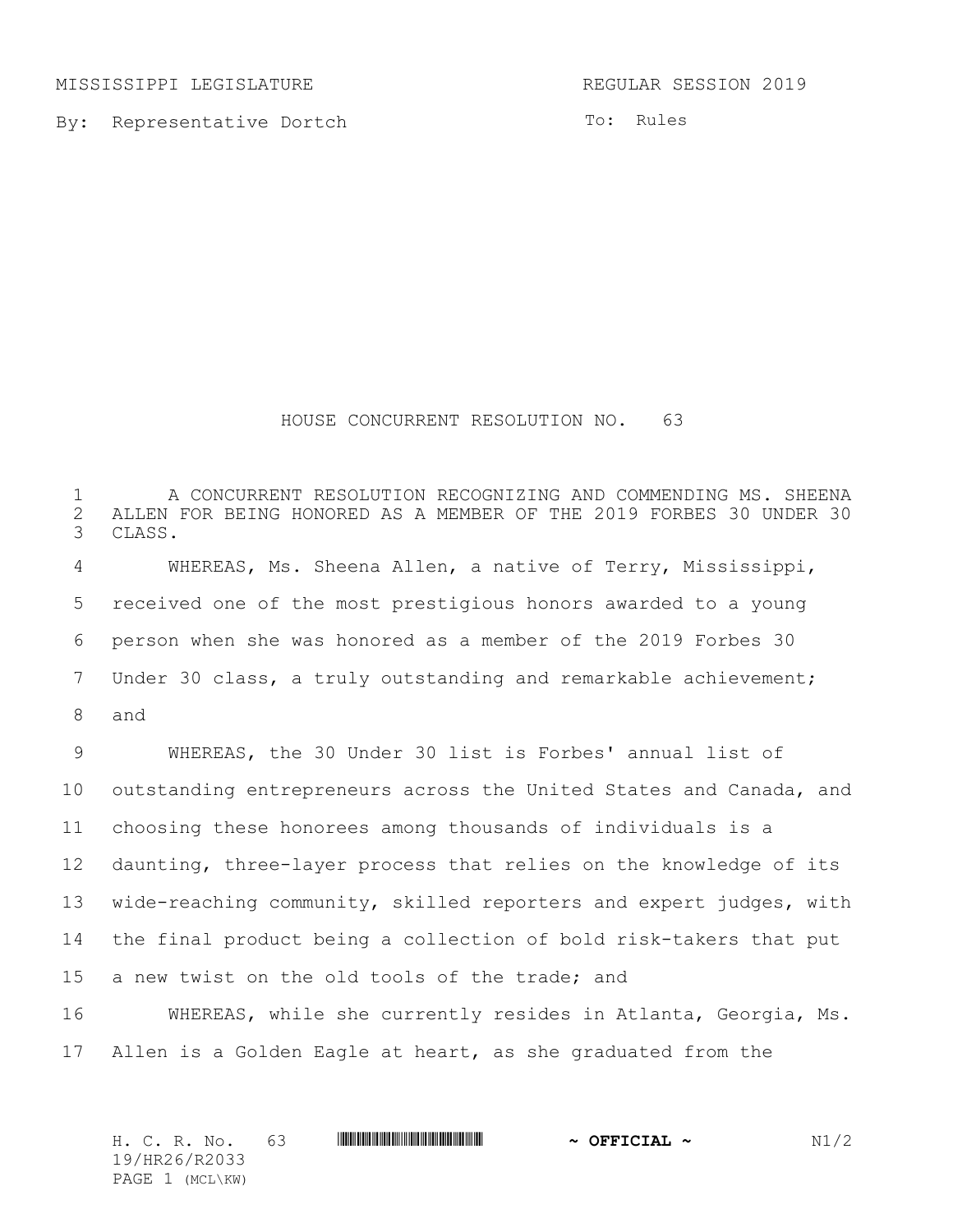University of Southern Mississippi with a dual bachelor's degree in psychology and film; and

 WHEREAS, in 2011, Ms. Allen started her first company, Sheena Allen Apps, and her ingenuity and savvy business sense catapulted the media tech company to millions of downloads, cementing her success in the digital world; and

 WHEREAS, while visiting Terry in late 2015, Ms. Allen noticed that numerous people in her community were still using predatory financial services, such as payday lenders, and while this information was upsetting at first, it also inspired her to start her second business, CapWay, which is a neo-bank that includes financial education and gamified micro-lending for those who do not fit into the traditional banking system; and

 WHEREAS, in 2016, Ms. Allen made her debut in *She Started It*, a documentary that follows the startup journey of five women, and in 2017, she released her first print book, *The Starting Guide*, a three-part book that discusses her startup adventure and serves as a guide for those interested in app development but not sure where to start and business advice and tips; and

 WHEREAS, the positive response from supporters of *The Starting Guide* was so monumental that it led Ms. Allen to start App It Out, an interactive workbook and curriculum focused on simplifying app ideas and app development; and

 WHEREAS, as a world traveler who has given presentations on subjects such as owning a successful tech company as a

H. C. R. No. 63 **WILL BEET ALL AND A STATE OF PETCIAL ~** 19/HR26/R2033 PAGE 2 (MCL\KW)